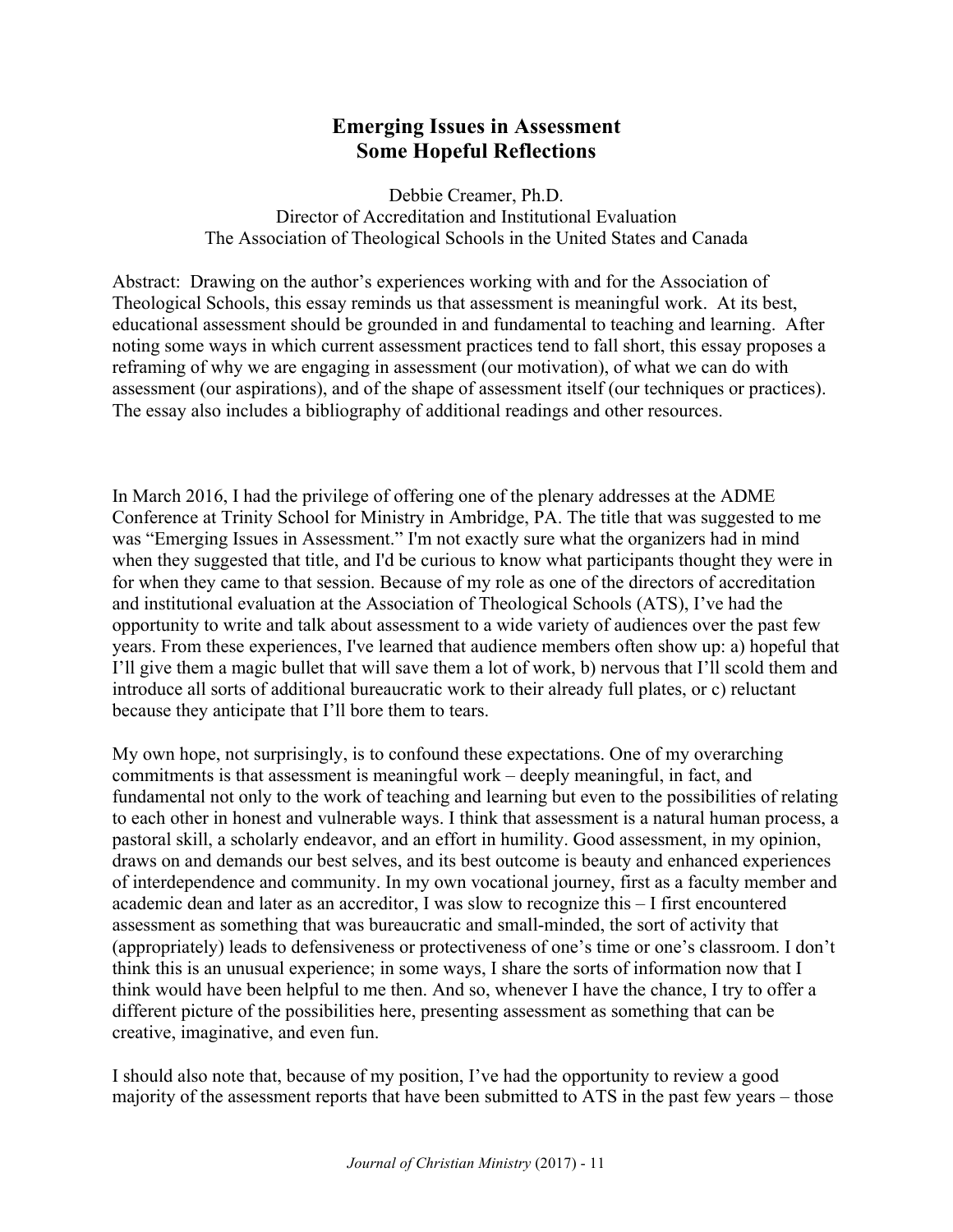of you at ATS schools can likely attest that there have been a lot of these! – and I've seen how our Board of Commissioners has responded to each of these reports. I've seen where schools struggle, and I've seen what seems to help them be more effective at their work. It's important to affirm that theological schools, in general, have been attentive to the assessment of individual students and of individual courses for quite a long time. Assessment is not a new phenomenon. It's perhaps easiest to see this in the more traditionally academic degree programs, such as the MA or PhD, where a student isn't allowed to graduate until they demonstrate that their academic work (often via comprehensive exams and/or a project such as a thesis or dissertation) is of sufficient quality. In fact, in some academic programs, one might even argue that our assessment of individual students is too rigid, taking the form of hazing or unnecessary gatekeeping. Assessment of individual students is also visible in our professional degree programs, both those that lead to ordination or licensure (such as the MDiv) and those focused on professional enhancement (such as the DMin), where we recognize that much is at stake in the effective assessment of the individual student – not only for the student, but also for the receiving communities and for the reputation of the school or program. Many of us are also well-practiced at assessing individual courses, whether through the dreaded course-evaluation process or as part of regular curriculum reviews (where we might have to argue for the significance and value of each course), or just as a result of our own perfectionism (as many of us tinker with our own courses endlessly, always looking for a "better" reading or activity).

However, until recently, graduate theological schools in the US and Canada were not as skilled, practiced, or committed to other sorts of assessment, including degree program assessment and institutional evaluation. While we may be good at asking whether a student is ready to graduate, many of us are less practiced at asking whether our degree program or our school overall had prepared that student well. We assumed it, but we couldn't demonstrate it, and sometimes we couldn't even articulate quite why. When our schools did engage in assessment of degree programs or of the curriculum more broadly, it often was done either irregularly or informally, often based on intuition or anecdote, and was rarely documented.

Yet we, as a community, have affirmed the value of degree program assessment and institutional evaluation. The ATS Commission Standards of Accreditation – which are written by the membership on behalf of the membership – have articulated the importance of assessment for quite some time. One could even argue that accreditation itself is grounded in assessment, especially via the practices of self-study and peer review. When the current ATS Commission Standards were adopted in 2010 and 2012, educational assessment was highlighted in the first Institutional Standard (regarding purpose, planning, and evaluation), in the opening section of each Degree Program Standard, and in its own section in the Educational Standard. More generally, a priority on planning and evaluation is one of the recurring themes woven throughout all of the Standards. And so, even as the membership together affirmed assessment as it approved the current Standards of Accreditation, the Standards in turn required that ATS schools begin paying significantly more attention to educational assessment at the degree program and institutional levels.

My sense, from working with a wide range of theological schools across the US and Canada, is that everybody now knows that they have to do these broader sorts of assessment, and everybody has taken a stab at it. Most, even, are doing it in ways that meet the minimum expectations of the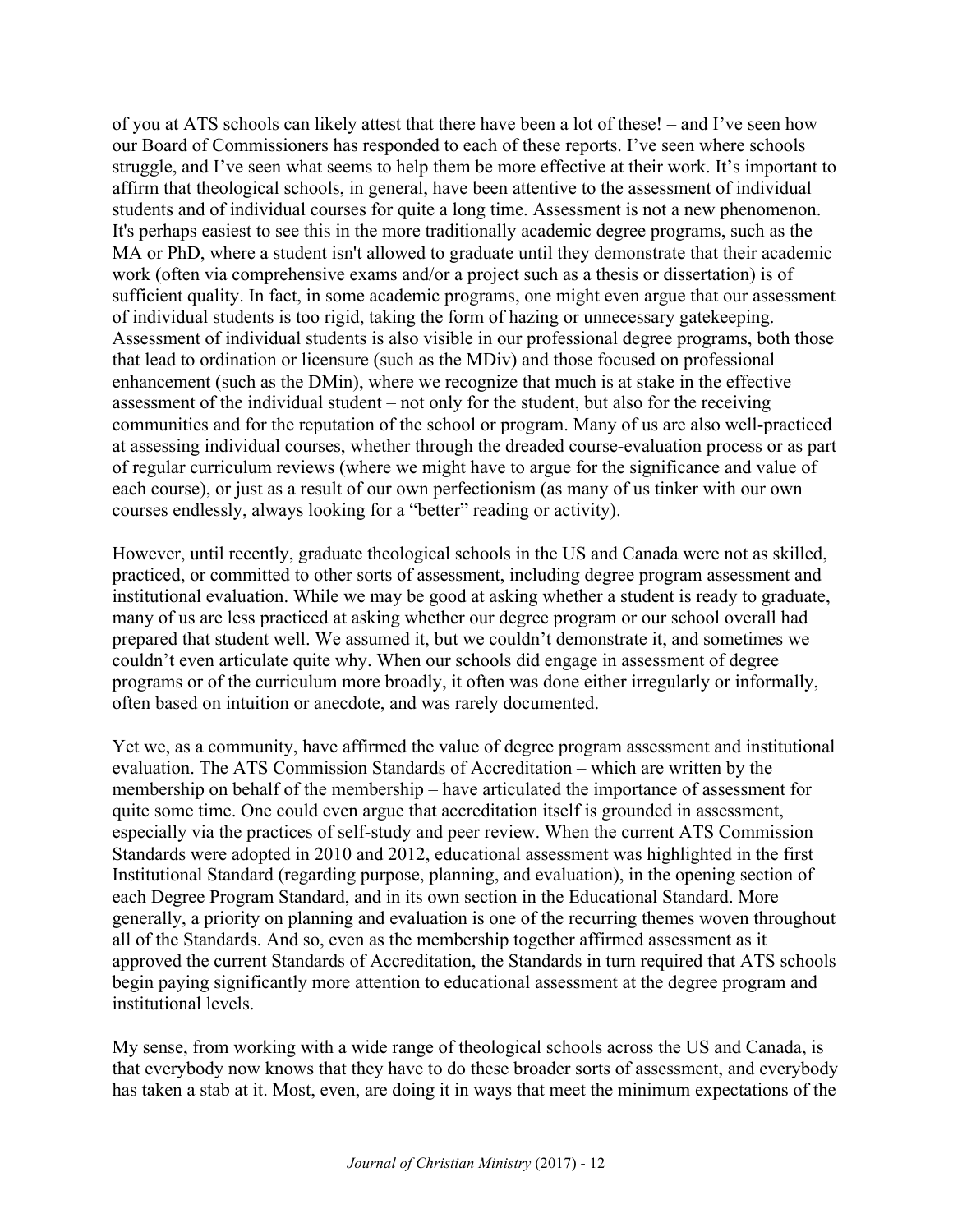Commission Standards, to the point that we are now seeing a decrease in the number of required reports on assessment. But it seems to me that, even as schools and programs are being more intentional and are investing more time and resources into assessment, we are only being successful at around a "B" level. I mean this in two ways. First is as a grade – and a B is, in and of itself, is not a bad grade. A "B" typically means that you "get it," that you're not completely wrong, that you're making a good effort, perhaps even that you're performing slightly above average (although, with grade inflation, this might be less true!). But it does mean that there's still room for improvement, and especially the sort of improvement that would then offer something "more" – more beautiful, or more elegant, or more meaningful. Which leads me to the second way in which I mean "B" level: as I "grade" our schools' current assessment strategies, mostly what I see are the "Bs" of *burnout*, *boredom*, and *bureaucracy*.

*Burnout*: At many of my schools, I see folks who have taken the work of assessment incredibly seriously. They've worked with consultants, they've devoted hours of faculty meeting time to planning, they've designed a system of collecting and reviewing artifacts that seems heroic, they've gathered data and crunched numbers in ways that would make a sports analyst proud. And, in many of these schools, the results have been helpful – they've named their strengths and distinctive features, they've noted ways in which the curriculum or degree program could be improved, and they've "closed the loop" and made changes based on what they've learned. But they are tired. The work they have undertaken simply cannot be sustained, and now faculty (and, sometimes, students or other stakeholders) are feeling resentful, grumpy at best, actively resistant at worse. Rather than showing up to see what they can learn, they are simply trying to get the work done so they can move on to "more important" things. In these cases, I like to remind schools that the ATS Commission Standards themselves are clear that assessment isn't supposed to be an all-encompassing task; the Educational Standard (section ES.6) states that "An effective plan of assessment should be as simple and sustainable as possible while adequate to answer fundamental questions about educational effectiveness." Yet "simple" and "sustainable" are two qualities that are missing from many of the assessment plans that I review. If your school's assessment process is making faculty, students, or staff feel burnout, you're only functioning at a B level.

*Boredom*: Again, I see plenty of schools that have done the work of creating assessment plans, collecting data, analyzing data, and having conversations as a faculty as to whether the results should lead to curricular or institutional change. But, as I ask schools what these assessment conversations are like, or what they are learning, their eyes glaze over. In my presentation to ADME, I used an image of folks in a meeting room who all had their heads down on their desks, but in the real world this is probably more accurately represented by folks on their laptops doing email (or Facebook), or mentally preparing their next class session, or coming up with excuses to skip the next assessment meeting all together. Or, they do show up and try, but it doesn't engage them – someone (often an assessment coordinator or a designated faculty representative) reads to them a report of things that they probably already knew about their graduates and alums, and the conversation predictably highlights a few things that the faculty have been grumbling about for years (perhaps the lack of writing skills or educational preparation) as well as a few things that could have come right off of the school's marketing materials…and then they check 'assessment" off the to-do list until next year. Or, a school might have more detailed versions of assessment processes but then set benchmarks that are far too low (or too high) to be meaningful; or a school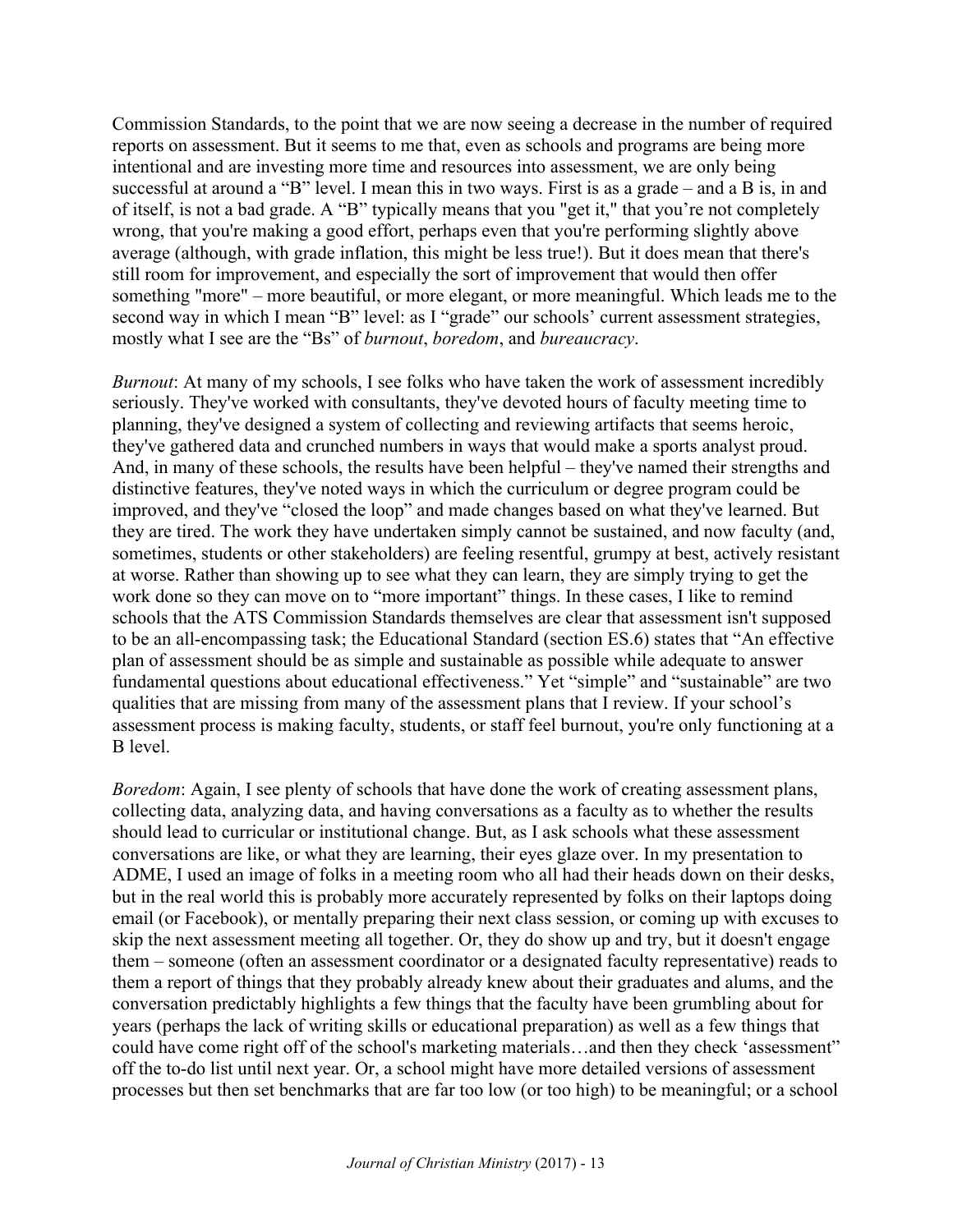might have learning outcomes that have nothing to do with the passions and priorities for the school. In any case, the assessment work bores them. This, too, represents to me a "B" level of the work – yes, the school is doing assessment, but I would argue that it isn't "…adequate to answer fundamental questions" if the faculty isn't learning anything from the assessment process (i.e., if the questions aren't "fundamental" ones). Good assessment plans, I would argue, should stimulate your curiosity and creativity, and should have the possibility of surprising you from what you find. If your assessment process or results is boring to you, you're still only functioning at a B level.

*Bureaucracy*: This is perhaps the most frustrating one for me. Maybe this is personal – I was a tenured faculty member before I came to ATS, and it's personally important for me to be known as an educator rather than a bureaucrat. But, also from that lens, I know how much important work there is for educators to do, and it makes me frustrated when I see instructors and institutions doing assessment for assessment's sake, in ways that do then become a waste of time. I know I've hit one of these environments when I ask folks why they do assessment, and they look at me like it's an absurd question coming from me – they feel like they do it because I (and the membership organization I represent, and other organizations like ours) require it. This has been complicated in the United States by recent political moves that emphasize student outcomes such as graduation rates and placement rates as essential indicators. I would note that student outcomes like these are not irrelevant (it would concern me to learn that no one ever graduates from your DMin program!) but they do not necessarily measure student learning (e.g., a diploma mill might have a perfect graduation rate but never engage in instruction) and an institution might have good reason for a less-than-perfect outcome (e.g., sometimes we want students to drop out as they engage in vocational discernment or as "life happens"). As far as the ATS Commission Standards are concerned, a school should keep an eye on student outcomes (and be able to describe, monitor, and explain them), but our greater interest is in student learning. But yet even when programs focus on learning rather than simply on these outcomes, I worry that "bureaucratic" pressure might lead them to set benchmarks that are either unrealistic or that are so low that they're too easily met, and that organizational anxiety might cause them to forget that learning is sometimes also about failure and so a goal that's reached consistently is probably not a useful goal. I also believe, as I'll describe in a bit, that assessment is part of the vocation of educators – it doesn't take us *away* from our work because it *is* our work. If your assessment process feels like it's just part of the gears of bureaucracy, you're (sadly) only functioning at a B level.

As I mentioned earlier, a B grade is, in some ways, "good enough." It means we're doing what needs to be done. But B level projects, just like B level papers, are often not very fun – and, they could be better (more useful, more interesting, more meaningful). This takes me back to the title of this essay (given to me for my ADME presentation): "emerging trends in assessment." This title draws our gaze toward the future: where are we heading? what feels most promising? what might the "next big thing" be? Let me offer some brief proposals in three areas: 1) new articulations of why we are engaging in assessment, 2) new articulations of what we can do with assessment, and 3) new articulations of the shape of assessment itself.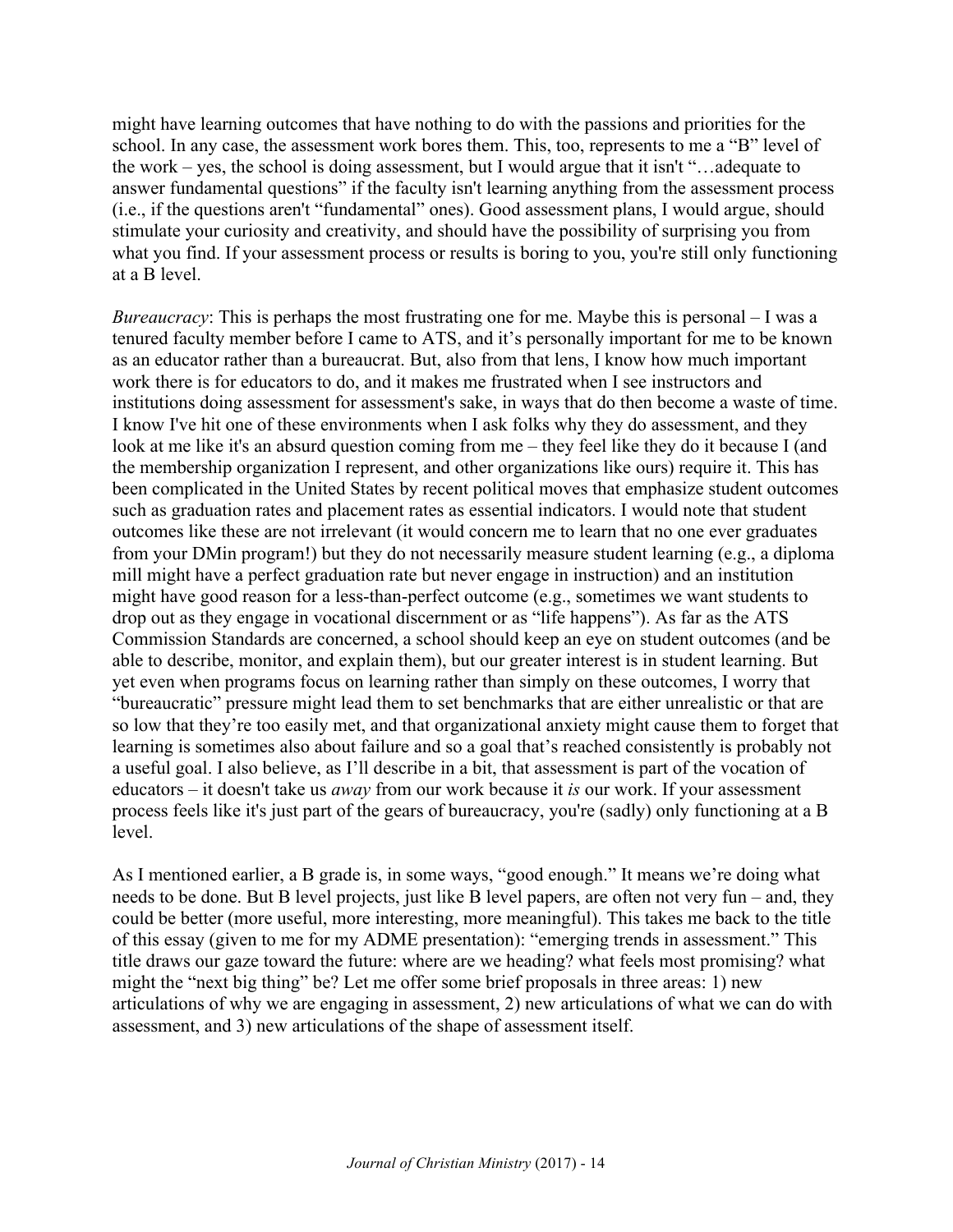#### *1. Reframing why we engage in assessment*

Assessment does not seem particularly useful when it is done only for defensive purposes (to "prove" that one's students are learning effectively, that an instructor should be retained/promoted, that a degree program should be continued, that an institution should be accredited). If all we wanted to do was prove one or more of those things, I think assessment could take far less time than most degree programs and institutions are giving it now. Perhaps like many other things in life, if we could not-care, we could step more lightly and move more quickly. And yet, whether we like to admit it or not, we do care. The difficulty, I think, is that many of us experience a chasm between our external motivation (e.g., institutional requirements) and our internal motivation (which might be rarely or only slightly articulated). Naming and drawing more explicitly on our internal motivation might help engage in this work in ways that are far more meaningful, for ourselves and for our communities. I see four possibilities here; you might have others as well.

First, as I mentioned earlier, I believe that assessment is a natural, scholarly act. I'd invite you to notice, perhaps for a day, all of the times that you engage in assessment. Is the coffee shop you found today worth another stop tomorrow? Did you leave for work with enough time to spare today, or do you need to leave earlier next time? Did your lecture go well, or might you change something around next time you do it? Were you clear in the conversation with your colleague, or should you track her down to follow up later? Beyond this, I also see scholarship as a consistent process of assessment. Is my article clear and strong enough or should I revise it? Is the manuscript that I'm reviewing meaningful enough to get my unqualified endorsement? Is this a student I can write a strong recommendation for? Is this book I just finished reading one that will be useful to my students or should I choose another? Is this course design as useful as it could be? As both humans and as scholar/educators, we are consistently engaging in assessment. Naming it as such helps us see this work as part of who we are, not a distraction from what we want to do.

Second, I believe that assessment nurtures mission. As I've worked with schools all across the United States and Canada, I never cease to be surprised how deeply people care about their work. Bluntly put, none of us are in this line of work for the money – we care deeply about our schools, or churches, or communities, or students, or field of study. We teach (or administer, or mentor, or design, or support) because we care, and because we want to make the world a better place, in tiny or large ways. I always hope that we find pleasure or purpose in the doing of the work itself, but it doesn't hurt to also know that what we are doing is leading to positive outcomes, again in tiny or large ways. If I spend a semester helping a student with their approach to preaching, I'd like to know whether it actually helped them in the long run or not. If I've gone to the effort of designing a research skills class to assist students with their DMin projects, I'd like to know whether the resulting projects were improved. If I care about my institution's mission or my community's needs, I'd like to be able to tell how my efforts are contributing (and, if they're not, I'd like to know that too). And, recognizing that education ought not be an isolated individualistic project, I'd like to engage these sorts of questions with the wisdom of my community and the understanding of our communal efforts and callings. Assessment gives us ways to talk about the intertwining of effort and outcome, of offering and effect. It gives us concrete ways to talk about mission, to celebrate what we've done and to desire more, to bring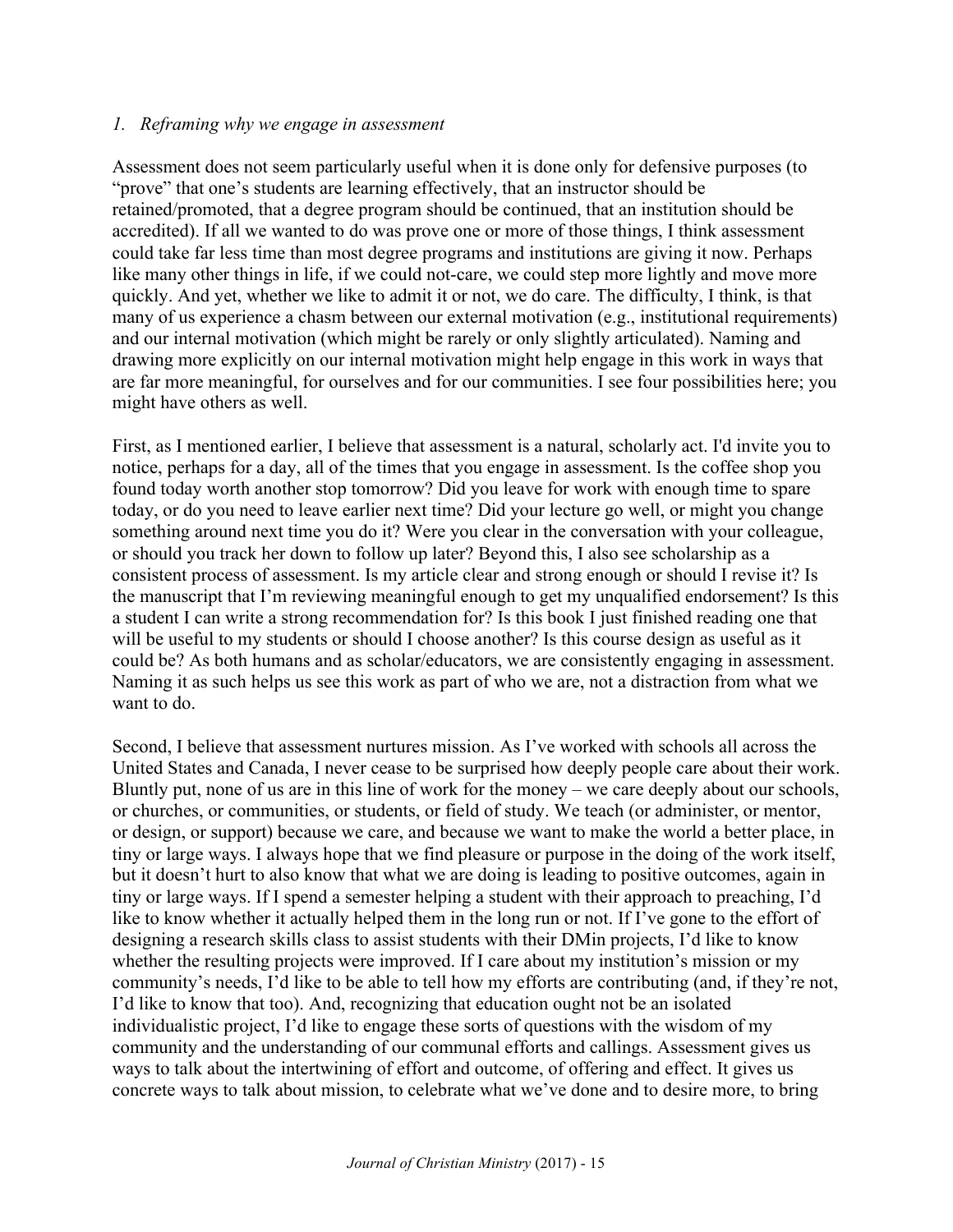our curiosities and our passion together in ways that are meaningful and fruitful. Naming it as such helps us see assessment as deeply meaningful, not as a distraction from those people and things that we care about.

Third, I believe that assessment supports diverse learners. Most of us teach the way that we were taught, or teach the way that we prefer to learn. This might be fine if our students are like us, but, for most of us, this isn't the case. Depending on your individual identity and current institutional context, this might be true for any number of reasons. Perhaps it's shifting demographics, or generational change, or the impact of new technologies. Perhaps you are a person of privilege and your students come from majority world or underrepresented communities. Perhaps you were a star student and your students represent a wider variety of skills and learning styles. Perhaps they juggle lives that are more complex than yours. Perhaps their theological perspectives or the communities they are serving are unlike anything you've imagined. As we seek to design learning spaces that affirm diverse students and varying journeys, we cannot assume that students will engage our teaching spaces (classroom, ministry setting, mentorship relationship, and so on) in the way we predict they will. Rather than thinking just of how we should teach, then, it can be especially helpful to focus on what we'd like students to learn. From there, we can work backwards (beginning with the end in mind), imagine strategies to get there, and then evaluate those strategies. Assessment, in this way, both gives a way to be attentive to our own privileges and to affirm the diversity of learners rather than relying on luck or wandering in the dark. Naming it as such helps us see assessment as immensely relevant, not as a distraction from work that matters.

Fourth, I believe that assessment can help us in our work. It can make our work easier – a claim that often surprises people, as they think of assessment as causing them more work. As an example, I think about course design, where I might have four different required activities for students to practice and demonstrate their learning. What if I can figure out which one of those is actually the most meaningful? Then I can skip three, emphasize the one, and put my resources (including my time and energy) – and, my students' resources – where it matters the most. Maybe instead of assigning a paper, a group project, an exam, and a research bibliography, I only require one of those four, making more space then for other learning and community experiences. Similarly, it helps my teaching efforts if I can figure out which readings matter the most, or whether a case study or role play is most impactful, or whether it makes sense to continue with the group project activity that I inherited from my predecessor. Good assessment not only helps us know what to do (and how well it's working) but also helps us know what to stop doing, or let go of, or spend less time on. Closely related to this, I believe assessment can be generative and fun. It can help faculty talk about teaching and learning, it can help us better understand our students, it can give us ways to play with ideas and practices that matter to us, it can enliven our work, it can inspire creativity, it can feed curiosity. It can be an occasion to laugh, and to celebrate, and to marvel, and to be thankful. Naming it as such helps us see assessment as a good and useful and enjoyable part of teaching, not as a distraction from teaching and learning itself.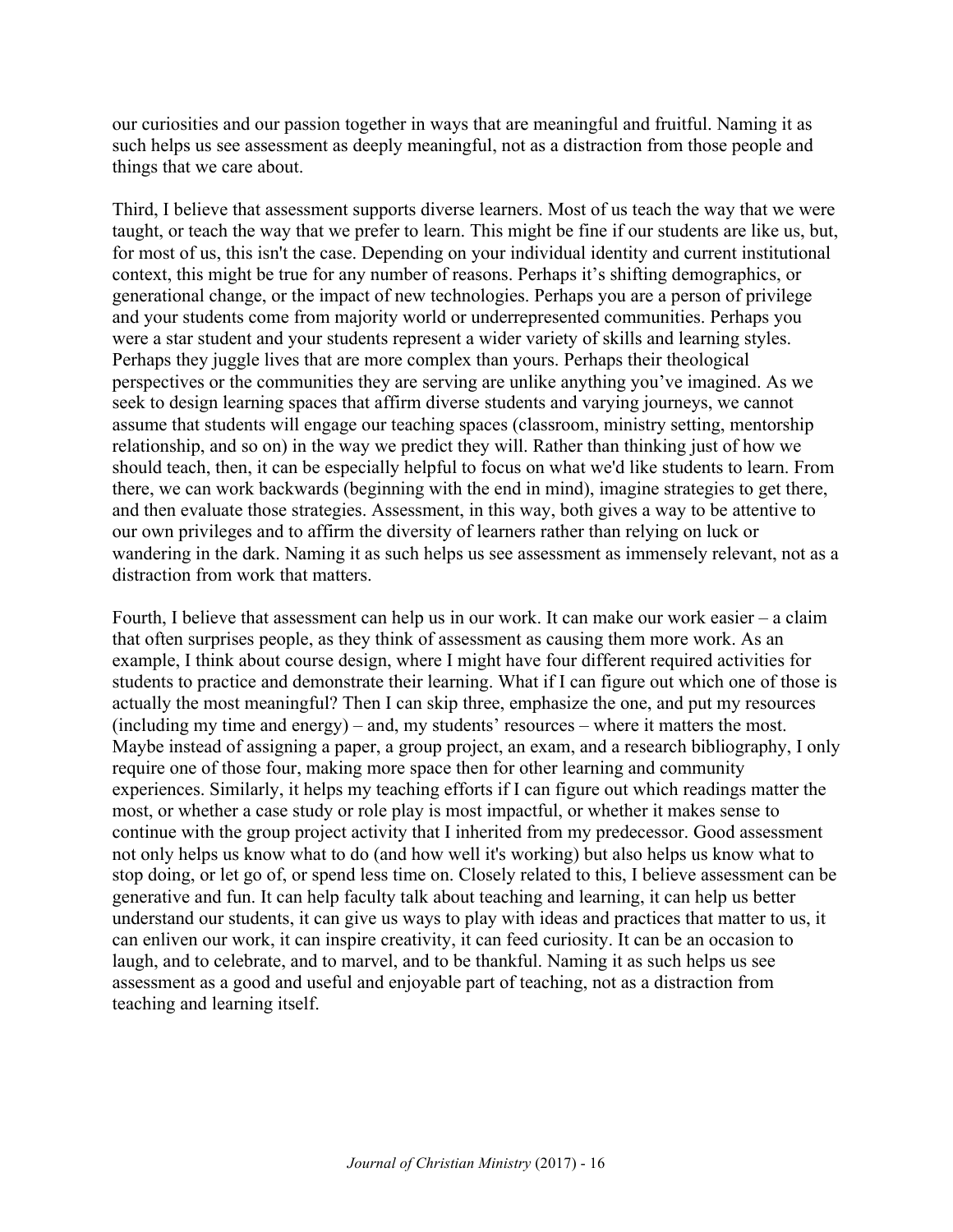### *2. Reframing what we can do with assessment*

New articulations of why we are engaging in assessment can be helpful, I think, but motivation only takes us just so far. A second emerging trend, enabling us to move beyond heavy and bureaucratic approaches, is to more clearly articulate what we can know/be/do/feel if we engage in effective assessment. Once we've said why we're engaging in this practice, we can talk more fruitfully about what we hope to accomplish through our efforts. At the ADME conference, I suggested four likely good outcomes (cleverly spelling out D-M-I-N). I offer these as illustrative, not exhaustive, and note that they would depend on one's institutional context. It also seems to me that these need not be limited to higher education – in fact, assessment would likely be a valuable practice to teach within DMin programs themselves, as an essential skill (and, a skill that can always be improved) for congregational and community leadership, and these same good outcomes could be of benefit in a wide variety of settings. But, as a starting point, here are four things that assessment might better enable us to do:

*Describe*: Good assessment practices can help you be more concrete about your strengths. As I look at DMin program descriptions, or institutional mission statements more generally, they often sound alike – for example, "we offer a cohort based program that allows ministry professionals to enhance their skills and serve their communities more effectively." Well, this sounds fine… but it also sounds like everybody else's program. What does your institution mean by "more effectively"? Which "skills" are you enhancing? What does your particular cohort program look like, and what are its strengths, both tangible and intangible? Why would someone want to choose your program rather than any other program? Clear learning outcomes, as come from a good assessment process, not only allow you to engage in program evaluation but also serve as important points of communication to stakeholders, such as prospective students and donors. It helps people know who you are, what you're doing, and why they might find your program valuable.

*Monitor*: Sometimes we discover that schools have good and effective practices of assessment, but what they lack are practices of documentation. Unfortunately, without documentation (particularly in institutions that have personnel turnover or time pressures), overall course or program evaluation often happens on the basis of intuition or anecdote. This isn't wrong – in fact, I would argue that we ought to be making some changes based on what we feel or hear – but it also isn't sufficient, especially since our feelings don't always correlate with learning (e.g., sometimes students learn in spite of our best efforts, rather than because of them!) and since anecdote might tell us more about the outliers than the whole (e.g., you might hear only from the best and worst students and have little feedback from the majority). Good assessment can become your dashboard warning lights, letting you know where additional attention might be necessary. It also helps us see what to celebrate when things go well, which is something higher education (and ministry!) often forgets to do.

*Improve*. At this point in time, almost everyone at an ATS school has heard the phrase "close the loop," by which we mean completing the full circle of assessment: identify goals, gather data, analyze data, and implement change. Sadly, I still see too many well-meaning assessment programs that identify goals and gather data, and sometimes even analyze the data, but then all that good data just ends up in a filing cabinet. We remind schools that the goal of assessment is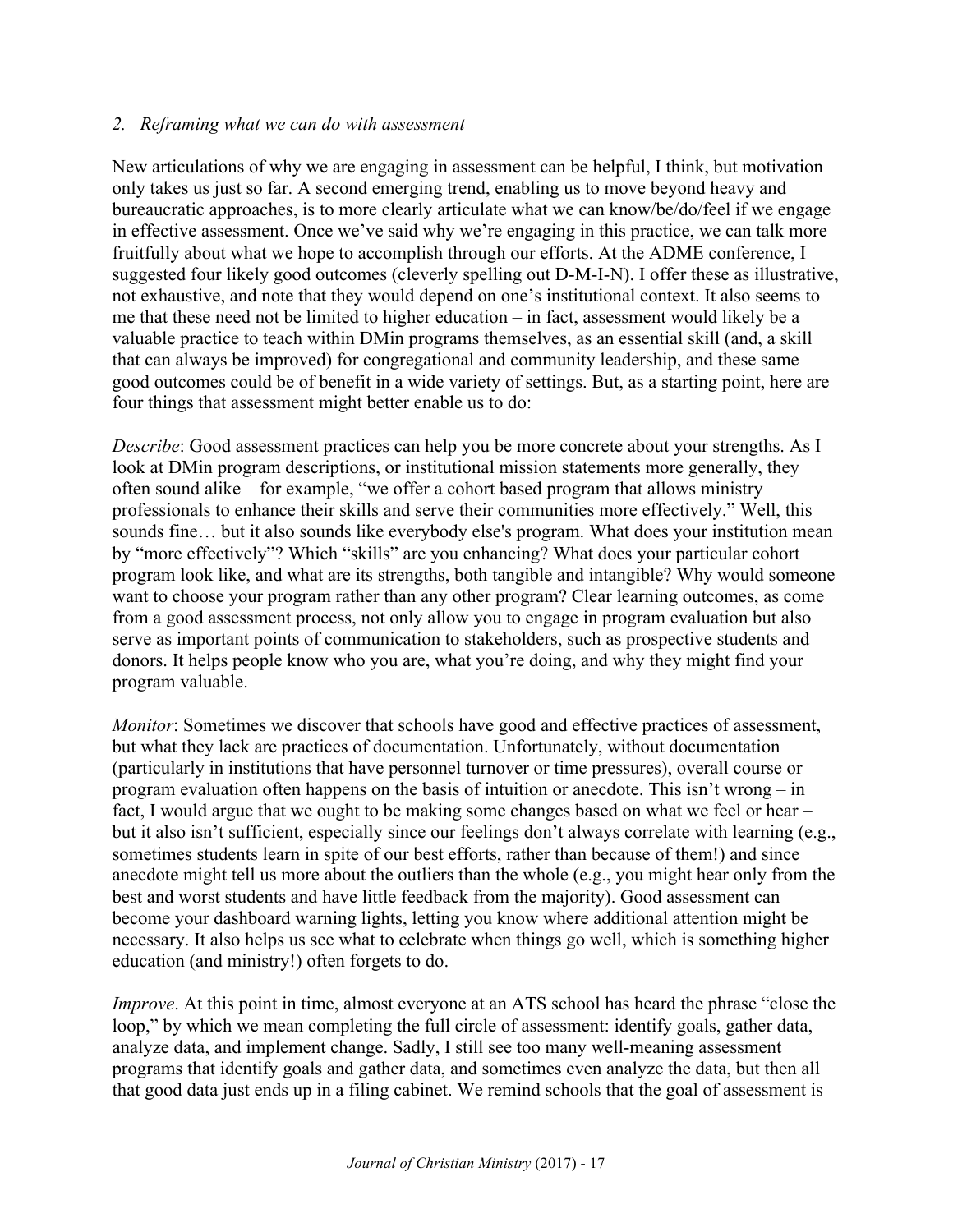not "to do assessment" but rather to ensure and improve student learning. Granted, if everything at a program or school is going perfectly, there might not be any change to implemented. But I haven't yet encountered the perfect program or school – and, especially so when we think not of linear progress (closer and closer to an aspirational goal) but of the full, complex, messy, and changing lives of our students and schools. The best way to improve might be to stop doing something, or to attend more closely to process and ethos, or to be more sustainable, or to be more humane and kind. Assessment helps when we let it help us, by showing us our growing edges and giving us feedback as to how well we are addressing those.

*Nurture*. As I mentioned earlier, we can't all be good at everything or meet every need or wish or request. One of the gifts that comes from a clear assessment process is an ability to name the things that make your program unique, important, strong, valuable, distinctive, or worthwhile – which, as a result, helps you know to focus your energy and invest in those areas, and let go of other things. It might help you see which public events to sponsor and which to turn down, or which prospective students to recruit and which to refer elsewhere, or which course proposals to approve and which to pass on. I would note here, too, that this sort of assessment doesn't have to focus exclusively on content-knowledge or "tangibles." It can be easier to measure whether someone has learned a theory or skill, but assessment shouldn't only be about the things that are easy to measure. For example, your assessment might name a particular experience that students can then build on in their professional contexts, or a particular characteristic that they would develop, or have an outcome that they might be able to demonstrate in a few years, or simply a way of being that would help sustain their professional and personal journeys. As we think of assessment as a way to nurture our students and our programs, it helps us remember that our educational work isn't solely about content knowledge or things that can be easily measured.

## *3. Reframing the shape of assessment itself*

Once we've done a better job of articulating why we are engaging in assessment (motivation) and what we can do with assessment (aspiration), we can look again at the shape of our assessment activities themselves. If my motivation is to be able to attend carefully to the needs and desires of diverse learners in my degree program, and my aspiration is to be able to monitor our efforts and nurture our distinctive strengths, I can begin to design assessment strategies that let me do these things well. Again, this means letting go of a tendency for measuring the things that are easy to measure, and instead working backwards, asking what we might like to know and then looking for ways that we might know it. For example, many DMin programs use some sort of evaluation of the thesis/project/dissertation as the primary or only way to evaluate the outcomes of the degree program. Rubrics might ask about things like quality of writing, demonstration of research skills, presence of a strong thesis, development of the thesis, and overall relevance. Yet most of our students will write a project/dissertation like this exactly once in their lives, and few of us (students, instructors, or mentors) would cite their ability to write an extended essay like this as the most critical element of their vocational futures. To be sure, the thesis/project/dissertation is important – both as a process and as an artifact – and I don't mean to dismiss that here. But I would suggest that, if a school is wishing to evaluate the DMin program as a whole (and, particularly in light of some of the motivations and aspirations I have mentioned here), a rubric-based evaluation of the written project might not be sufficient.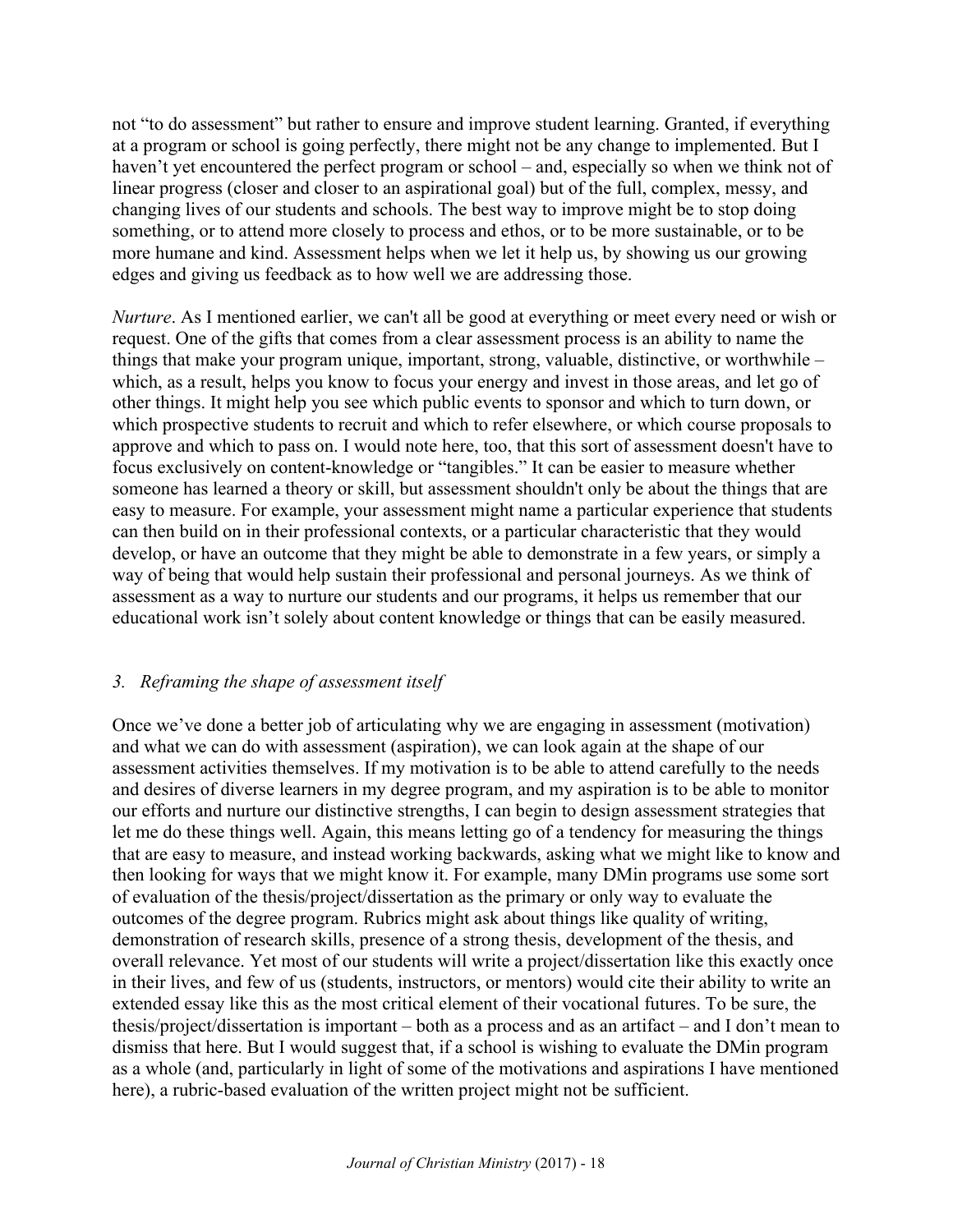It is here that I would invite schools and practitioners to be creative in their work, drawing on curiosity and playfulness as well as a willingness to fail. What do you want to know, and how might you know it? The answer will be different in different contexts – and perhaps different in the same context at different times. Schools are sometimes frustrated when they ask me for sample assessment plans, and instead I remind them assessment plans are to be developed in light of the school's own mission and context (Educational Standard, section ES.6.2) and, as a result, there is no one-size-fits-all strategy. To be sure, there is a wealth of resources available in the area of educational assessment, from a variety of perspectives – theological education, higher education more broadly, congregational ministry, nonprofit work, and more. There are books, websites, conferences, and consultants. These can be useful, especially in terms of stimulating creativity or offering fresh ideas. But I often say that the community itself (instructors, administrators, mentors, students, and others) is perhaps the best source of wisdom for these questions and their possible answers. What do we want to know? How might we know it? Who already knows some of this, and how might we invite them to the conversation? Where might these outcomes be demonstrated, and how could we bring these into the sight of the school or program? What do we know in part already, and how could we know it more fully? What would be interesting to us? What would be meaningful to us? While accreditors and other stakeholders have an expectation that assessment needs to happen, and have some criteria for how this needs to happen, it's up to the people who know the program best to say how the program might best be known. Gather as groups of folks who care deeply, engage conversation about why you care and what you hope for, and imagine strategies that embody your ideas. Put another way, as the opening to the ATS Commission Standards states, "Theological schools are communities of faith and learning guided by a theological vision." Assessment, at its best, might be understood as the articulation of that vision and the thoughtful reflection on our relationship to it, noting our giftedness as well as our limits, our strengths and our areas for growth. In this light, assessment is a calling, a deeply meaningful activity that should be central to our work, for the sake of our students and our schools. Perhaps a reframing like this can animate us, to engage the work seriously and passionately and playfully, for the good of our students and the communities they (and we) serve.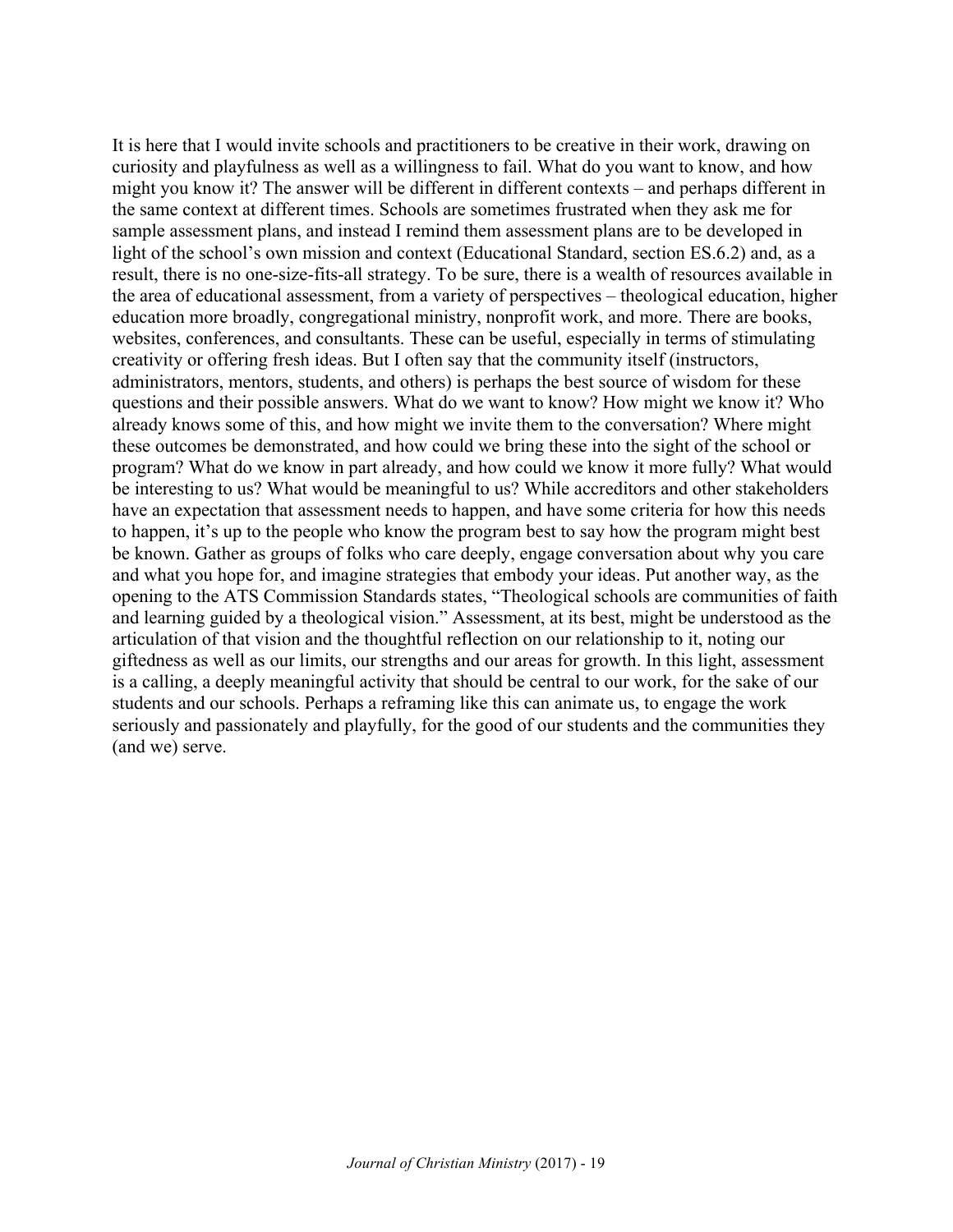### *Additional resources:*

ATS (www.ats.edu) has a wide variety of resources on educational assessment, and each ATS member school is supported by a liaison who is glad to be of assistance to schools working on educational assessment. Other resources on the ATS website include:

- Standards of Accreditation, including sections on assessment of student learning (Standard 1, section 1.2; Educational Standard, section ES.6; Degree Program Standards, section x.1).
- "A Reflective Guide to Effective Assessment of Student Learning," chapter seven of the Commission's *Self-Study Handbook*, including the Checklist for Effective Assessment.
- A variety of resources for self-study and assessment, http://www.ats.edu/accrediting/selfstudy-and-assessment
- A listserv and other resources for assessment coordinators, http://www.ats.edu/resources/administrators/assessment-coordinators

The Wabash Center for Teaching and Learning (http://www.wabashcenter.wabash.edu) supports teachers of religion and theology in higher education through meetings and workshops, grants, consultants, a journal and other resources on scholarship of teaching and learning.

The National Institute for Learning Outcomes Assessment

(http://www.learningoutcomeassessment.org/) highlights ways that academic programs and institutions can productively use assessment data internally to inform and strengthen education and externally to communicate with policy makers, families and other stakeholders.

The Assessment Institute in Indianapolis (http://assessmentinstitute.iupui.edu/) offers the nation's oldest and largest event focused exclusively on outcomes assessment in higher education; a number of ATS members have found this conference to be helpful.

Assessment programming is also offered by colleges/universities, accrediting bodies, and other agencies, some of which might be useful in your context.